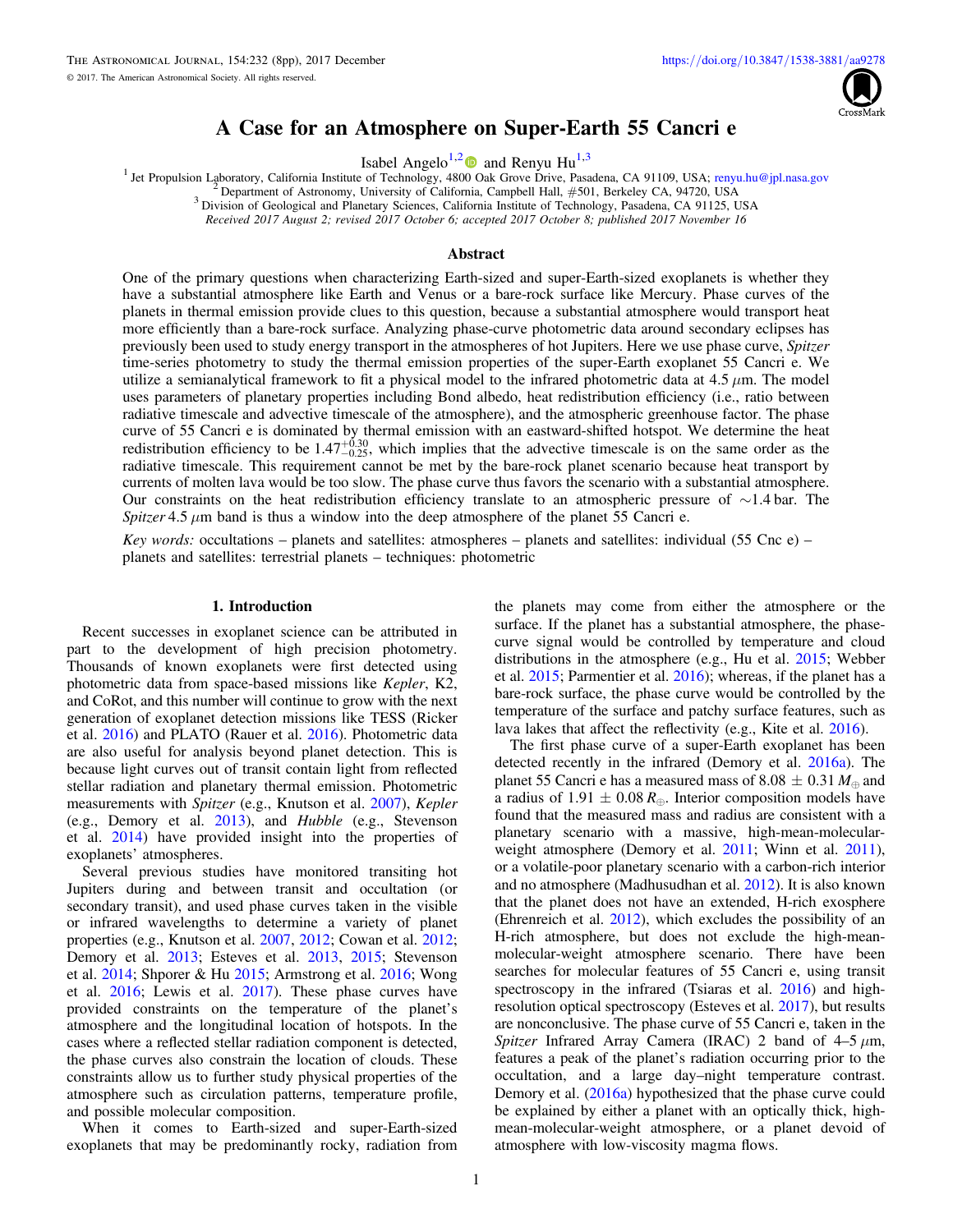<span id="page-1-0"></span>In this paper, we utilize a physical model developed by Hu et al. ([2015](#page-6-0)) to analyze the phase curve for 55 Cancri e. The purpose of our study is to augment the results of Demory et al. ([2016a](#page-6-0)) by using the same data set to fit for a more physically motivated model and derive improved constraints on the planet's heat redistribution. Our reanalysis of the phase curve suggests that the planet has a substantial atmosphere and the Spitzer IRAC 2 band is a window into the pressure level as deep as 1–2 bars. We first outline our data preparation and model fitting in Section 2. The results of our analysis are presented in Section [3.](#page-3-0) In Section [4,](#page-4-0) we interpret these results and discuss their implications on the planetary scenarios. Finally, we summarize our findings and discuss prospects for future research in Section [5.](#page-6-0)

### 2. Analysis

# 2.1. Observations

For our analysis, we use the same photometric data as Demory et al. ([2016a](#page-6-0)), taken by the Spitzer Space Telescope Infrared Camera (IRAC 2) at 4.5  $\mu$ m. Observations during the primary transit and occultation of 55 Cancri e were taken between 2013 June 15 and July 15. A total of 4,981,760 frames were obtained with an integration time of 0.02 s. The frames were taken during eight observing sessions of 9 hr each (half of the planet's orbital period), yielding a total observation time of 75 hr.

### 2.2. Data Reduction and Preparation

Once the observations were obtained from Spitzer, they needed to be converted into a photometric time series from which we can perform phase-curve analysis and modeling. The raw photometric time series was computed from the individual frames by Demory et al. ([2016a](#page-6-0)) using methods outlined in Demory et al. ([2011](#page-6-0)). These raw data were subject to noise from the IRAC detector itself as well as correlated noise from Spitzer as it moves during observation. This noise was removed from our data set by Demory et al.  $(2016a)$  $(2016a)$  $(2016a)$  to produce a final time series of 30 s bins with an average error that we calculate to be ∼360 parts per million.

After the raw frames were converted into photometric timeseries data, we then binned the data to 200 bins for improved visual inspection. The flux value  $F_p/F_\star$  relative to the inoccultation stellar flux for each bin was computed by averaging the 30 s flux values for each sample. Uncertainties in each bin were computed by dividing the standard deviation of the sample by the square root of the total sample size per bin, yielding an average bin error of ∼56 parts per million. We then phase-folded our time-series data and removed data taken during primary transits that are not accounted for in the phasecurve model we implemented. While not fitting the primary transits, we use the constraints from the primary transits on planetary radius, semimajor axis, and impact parameter in the subsequent phase-curve modeling (see Section 2.3). Our photometric time series is shown in Figure [1](#page-2-0).

Several effects beyond those of planetary atmospheric processes can determine the properties of an occultation phase curve. For example, stellar variability brought about by magnetic field interactions with the planet can cause star spots with a period similar to the planet's orbital period (Shkolnik et al. [2008](#page-6-0)). Additionally, gravitational interactions between a star and its planetary companion can produce effects such as relativistic beaming and tidal ellipsoidal distortion modulations that can alter the phase curve (e.g., Shporer  $\&$  Hu [2015](#page-6-0); Shporer [2017](#page-6-0)). These processes do not produce significant effects on the infrared light curve for 55 Cancri e (e.g., beaming modulation ∼1 ppm, ellipsoidal modulation ∼0.6 ppm; Demory et al. [2016a](#page-6-0)). We therefore make no corrections to our sample to account for these effects. Furthermore, the orbit of 55 Cancri e can be approximated as circular ( $e \approx 0.040 \pm$ 0.027, see Baluev [2015](#page-6-0)), allowing us to use a model fitting method in line with that of Hu et al. ([2015](#page-6-0)).

One must be cautious when binning time-series photometric data for phase-curve analysis to prevent loss or distortion of information (e.g., Kipping [2010](#page-6-0)). We have additionally computed model fits for the same data with a much smaller bin size (the native 30 s bins), and with a larger bin size similar to the phase curve in Demory et al. ([2016a](#page-6-0); a total of  $\approx$ 70 bins of in- and out-of-transit data). The constraints on the jump parameters are identical to the 200-bin data set to within uncertainty limits, confirming that our model fit does not depend on the binning of the data. We therefore proceed with our analysis using only results from the  $\approx$ 200-bin data set described above.

# 2.3. Phase-curve Modeling

To perform our model fit to the photometric data, we use a semianalytical method outlined in Hu et al. ([2015](#page-6-0)). The general model performs a fit to the occultation light curve of a planet and also computes three independent light curves representing flux contributions from symmetric reflection, asymmetric reflection (e.g., due to patchy clouds), and thermal emission. It also uses an existing model of secondary transit (Mandel & Agol [2002](#page-6-0)) from which it can derive the phase-curve occultation depth, phase amplitude, and phase offset.

As shown in Hu et al. ([2015](#page-6-0)), the scaled total reflective component (i.e., symmetric  $+$  asymmetric) of the transiting planet  $\frac{F_R}{F_{\star}}$  $\frac{R}{k_{\star}}$  is computed as follows

$$
\frac{F_R}{F_\star} = A_G \left(\frac{R_p}{a}\right)^2,\tag{1}
$$

where  $A_G$  is the uniform geometric albedo of the planet,  $R_p$  is the planet radius, and  $a$  is the semimajor axis of the planet's orbit. This means that the contribution of the reflective components to the planet's phase curve is largely governed by the magnitude of  $\left(\frac{R_1}{a}\right)$  $\left(\frac{R_p}{a}\right)^2$ . For 55 Cancri e, using values for  $R_p$ and  $a$  found in Demory et al.  $(2016a)$  $(2016a)$  $(2016a)$ , we find that this value is  $2.77 \times 10^{-5}$ , or  $\approx 28$  parts per million (p.p.m.). This value, even with a geometric albedo of 1, would thus contribute no more than 28 p.p.m. to our final model fit, which takes on much larger flux fluctuations ∼200 p.p.m. The data, with a dispersion of 56 ppm, are too noisy to detect any reflected light component. It is also not possible to distinguish between uniform and patchy reflective clouds or surfaces, because the asymmetric reflection component would make a contribution much smaller than 28 ppm to the light curve. We therefore assume for the purposes of this paper a purely symmetric reflection component and take the asymmetric component of the reflection contribution to be zero at all phase values.

The general model fit computes the posterior distributions of three to five parameters from the phase curve. The first is the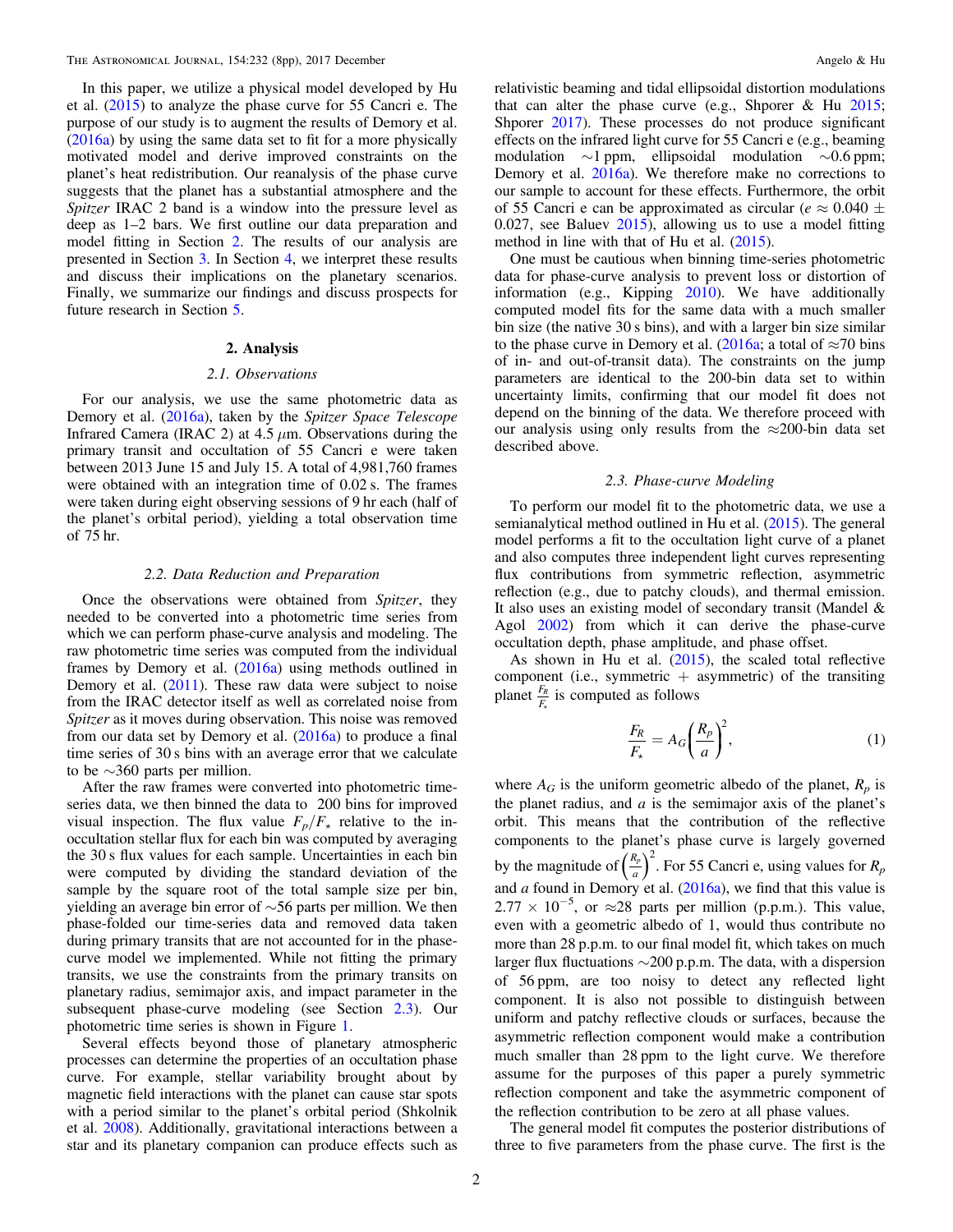<span id="page-2-0"></span>

Figure 1. Occultation photometric time-series data for 55 Cancri e. Data points represent scaled planet flux  $F_p/F<sub>x</sub>$  in parts per million (ppm) and are plotted vs. orbital phase, with a phase of 0.5 corresponding to secondary transit. Data are binned per 20 minutes, and each flux value represents the bin sample mean. The uncertainty for each point was calculated by taking the true standard deviation of the bin sample mean  $\frac{\sigma}{\sqrt{N}}$ .

Bond albedo  $(A_B)$ , which is a measurement of the fraction of incident light on the planet that is scattered back into space. The second, referred to as the heat redistribution efficiency  $(\epsilon)$ , is defined as

$$
\epsilon = \frac{\tau_{\text{rad}}}{\tau_{\text{adv}}},\tag{2}
$$

where  $\tau_{\text{rad}}$  is the radiative timescale and  $\tau_{\text{adv}}$  is the advective timescale (Cowan & Agol  $2011$ ; Hu et al.  $2015$ ). This parameter describes how well heat is transported from the planet's dayside to nightside. When  $|\epsilon| \gg 1$  heat transport is more efficient than radiative cooling and the longitudinal variation of temperature will be small, corresponding to giant planets in the solar system; when  $|\epsilon| \ll 1$  transport is minimal and the planet will be in local thermal equilibrium, leading to large day–night contrast (Cowan & Agol [2011](#page-6-0)). The sign of  $\epsilon$  is the same as the sign of  $\tau_{\text{adv}}$ , which indicates the direction of transport and the thermal phase shift: when  $\epsilon > 0$ , the transport is eastward and the peak of the thermal emission appears prior to the occultation; when  $\epsilon$  < 0, the transport is westward and the peak of the thermal emission appears after the occultation. The magnitude of the radiative timescale depends on the heat capacity and the temperature, and the magnitude of the advective timescale is determined by the speed of fluid movement (atmosphere or molten lava), which is discussed further in Section [4.](#page-4-0)

The third parameter is the greenhouse factor  $(f)$ , a measurement of the extent to which infrared radiation is absorbed by greenhouse gases in the atmosphere. It is defined as the ratio between the brightness temperature of the photosphere and the equilibrium temperature. The last two parameters are the cloud condensation temperature  $(T_c)$ , under which the atmosphere precipitates and forms patchy clouds, and the reflectivity boosting factor  $(\kappa)$ , which describes the proportional increase in the reflectivity of the clouds in the atmosphere. The first three parameters  $(A_B, \epsilon, f)$  are computed for each model, while the last two  $(T_c \text{ and } \kappa)$  are only relevant in the scenario in which the planet has a patchy cloud covering (see Hu et al. [2015](#page-6-0) for more details). Because we are assuming the surface of the planet to be symmetrically reflective (i.e.,

without a patchy cloud or lava lake),  $T_c$  and  $\kappa$  are not used by the phase-curve model. We are thus performing a model fit that depends on three free parameters: Bond albedo, heat redistribution efficiency, and greenhouse factor.

The methods developed and outlined in Hu et al.  $(2015)$  $(2015)$  $(2015)$  use a Markov Chain Monte Carlo (MCMC) to compute both the fitted parameters and their posterior distributions. We first input the allowed ranges within which the MCMC can sample for each parameter. The Bond albedo is defined as a fraction that naturally ranges in [0, 1]. The heat redistribution  $\epsilon$  is allowed to range between −100 and 100, where the sign is determined by the direction of the photosphere rotation with respect to the planet's orbit. For the atmospheric greenhouse factor  $f$ , we allowed a range of [1, 2] with 1 corresponding to no greenhouse effect and 2 corresponding to a thermal photosphere temperature two times greater than the planet's equilibrium temperature. Allowing  $f > 2$  is not necessary because the temperature of the planet does not have to double even for  $A_B$  approaching 1 (see Section [3.2](#page-3-0)). These input ranges are wide enough and do not cause distortion in the parameters' posterior distributions; we confirm this by inspecting the output of the Markov chains, which shows that the posterior distributions are narrower than the prior ranges (Figures [3](#page-5-0) and [4](#page-5-0)).

In addition to the allowed ranges for the fitted parameters, we input values for system parameters that the algorithm uses to compute the model phase curves. We use an empirical and absolutely calibrated infrared spectrum of 55 Cancri (Cross-field [2012](#page-6-0)) to compute the stellar flux in the IRAC 4.5  $\mu$ m bandpass, and also use the scaled semimajor axis  $(a/R<sub>\star</sub>)$ , the ratio between the planet's radius and the star's radius  $(R_p/R_\star)$ , and the impact parameter  $(b)$  constrained by primary transit observations (Demory et al. [2011](#page-6-0), [2016a](#page-6-0); von Braun et al. [2011](#page-7-0)). We use the value of  $R_p/R<sub>\star</sub>$  measured from the same observation as the phase curve (Demory et al. [2016b](#page-6-0)), which is  $365 \pm 25$  ppm, corresponding to  $R_p/R_\star = 0.0191 \pm 0.0007$ , in our analysis. The stellar luminosities and orbital parameters are known to high precisions, and they make negligible contributions to the uncertainties of our fitted parameters. The planetary radius is more uncertain and we thus propagate its uncertainty to the fitted parameters in Section [3.2](#page-3-0).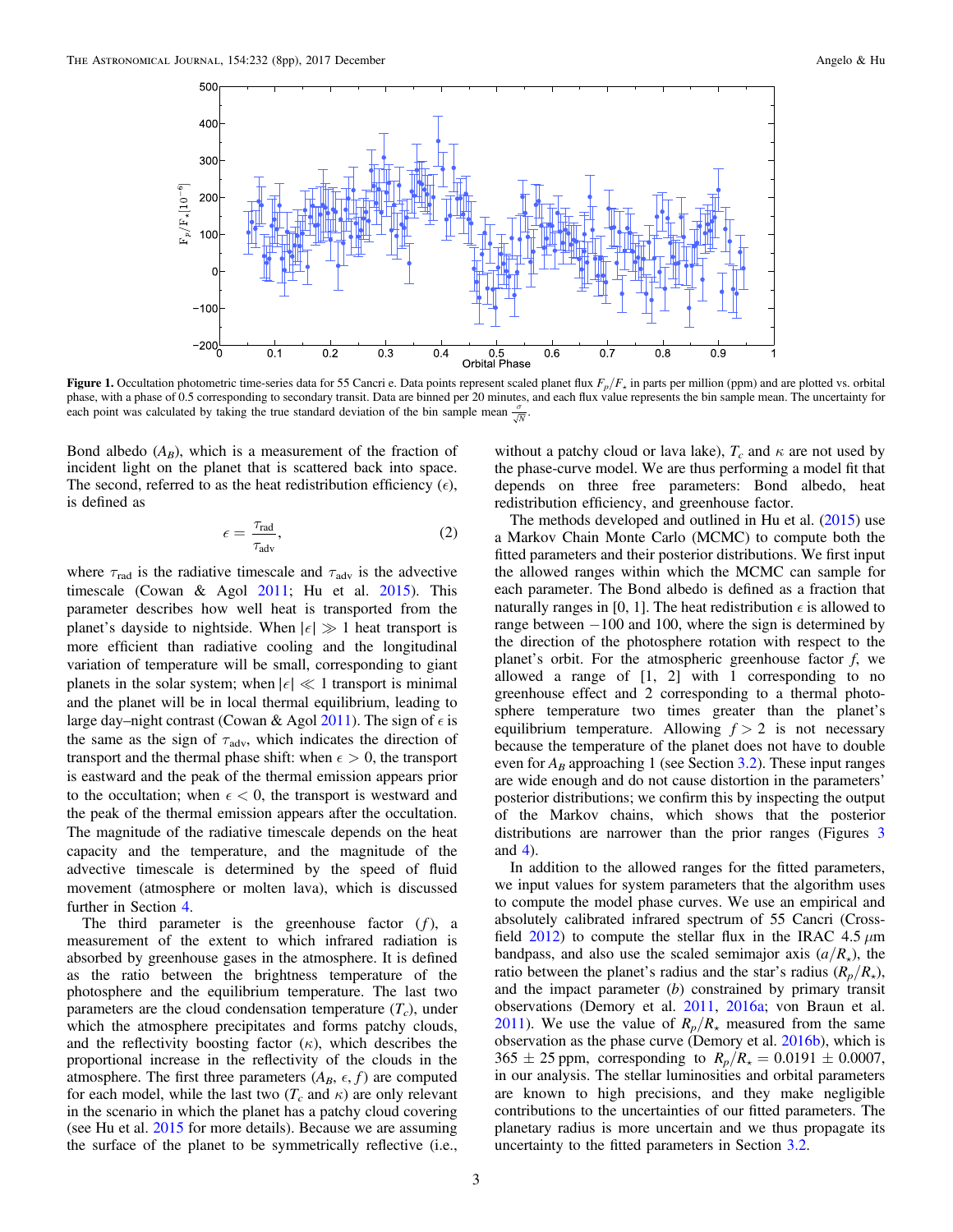<span id="page-3-0"></span>Table 1 Fitted and Derived Parameters for 55 Cancri e<sup>a</sup>

| Parameter                                   | Value                  |
|---------------------------------------------|------------------------|
| <b>Derived Parameters</b>                   |                        |
| Phase amplitude (ppm)                       | $127^{+12}_{-14}$      |
| Eclipse depth (ppm)                         | $181^{+15}_{-19}$      |
| Phase offset (degree) <sup>b</sup>          | $-34\frac{+4}{5}$      |
| <b>Fitted Parameters</b>                    |                        |
| Bond albedo $A_R$                           | $0.43_{-0.29}^{+0.32}$ |
| Heat redistribution $\epsilon^c$            | $1.47^{+0.30}_{-0.25}$ |
| Greenhouse factor f                         | $1.31_{-0.13}^{+0.28}$ |
| Calculated Surface Temperatures             |                        |
| Maximum hemisphere-averaged temperature (K) | $2709^{+129}_{-159}$   |
| Minimum hemisphere-averaged temperature (K) | $1613_{-131}^{+118}$   |
| Average dayside temperature $(K)$           | $2573^{+120}_{-152}$   |

Notes.

<sup>a</sup> The best-fit model has  $\chi^2$ /dof of 1.14.

b Defined to be positive for post-occultation maximum.<br>
c Defined to be positive for eastward-traveling winds in a synchronously rotating reference frame.

Next we computed two separate Markov chains, each with 100,000 steps representing different combinations of the fitted parameters. The first half of each chain, which we refer to as the "burn-in" period, was discarded from our final results. We then confirmed the robustness of our final results by verifying their convergence (i.e., assuring  $R < 1.01$  for all parameters, as described in Gelman & Rubin [1992](#page-6-0)).

#### 3. Results

### 3.1. Light -curve Parameters

The fitted and derived system parameters for 55 Cancri e are listed in Table 1. The values for these parameters were computed by taking the median of the posterior distribution generated by the MCMC analysis (see Section [2.3](#page-1-0)). The final model fit and residuals computed from these parameters are plotted against our occultation data in Figure [2](#page-4-0). From the model fit, we can see that the phase curve of 55 Cancri e is dominated by thermal emission with no significant contribution from the reflected light. We can also see that the fit to the light curve is not symmetric about the secondary transit. Instead, there is a phase curve maximum that occurs pre-occultation at an offset of  $\approx$ −34°.

The phase-curve model from Hu et al.  $(2015)$  $(2015)$  $(2015)$  generates the amplitude, occultation depth, and offset based on the fit to the observed data (see Table 1). Errors for all values in Table 1 were computed using the values 1 standard deviation above and below the mean, corresponding to z scores of  $\pm 1$  for a standard normal distribution. Here we measure our phase-curve amplitude to be  $127^{+12}_{-14}$  p.p.m. This value is  $\approx 2\sigma$  smaller but better constrained than the amplitude found in Demory et al. ([2016a](#page-6-0)). For our eclipse depth, we derive a value of  $181^{+15}_{-19}$  p.p. m., which is  $1\sigma$  greater than the value derived in Demory et al. ([2016a](#page-6-0)). Upon inspection of the model phase curves in Demory et al. ([2016a](#page-6-0)), the best-fit models look similar at the peak  $\left(\frac{F}{F}\right)$ *F p*  $\frac{p}{\lambda}$  around ∼200 p.p.m.), but our best-fit model indicates a minimum out-of-transit value of  $\sim$ 70 p.p.m., as opposed to  $\sim$ 50 p.p.m. of Demory et al. ([2016a](#page-6-0)). The difference is mostly due to the different models used in the phase-curve analysis. Demory et al. ([2016a](#page-6-0)) used a single-longitude-band model and a three-longitude-band model to fit the phase curve, and their models have sharp temperature discontinuities between the bands. Our model does not allow for these discontinuities and instead calculates a smooth longitudinal distribution of temperature by solving an energy transport equation (see Hu et al. [2015](#page-6-0)). Our physically motivated model provides a good fit to the phase curve, and indicates a smaller phase amplitude and a higher nightside temperature than Demory et al. ([2016a](#page-6-0)). This analysis thus highlights the need to use a physically motivated model in the phase-curve analysis compared to the longitudinal band models.

Our third derived parameter is the phase-curve offset, defined to be positive when the phase-curve maximum occurs post-occultation. We find a pre-occultation phase curve offset of  $-34^{+4}_{-5}$  degrees, which agrees with the offset from Demory et al. ([2016a](#page-6-0)) to within error estimates. Because the phase curve is dominated by contributions from thermal emission (Figure [2](#page-4-0)), the offset is likely due to a hotspot located east of the substellar point (see Section [4](#page-4-0) for more details).

The posterior probability distributions for our fitted model parameters are shown in the top three panels of Figure [3](#page-5-0). As we can see, the three derived parameters discussed above are tightly constrained in the scenario to which we fit our model curve. In other words, the phase-curve amplitude, offset, and occultation depth are well constrained to the values listed in Table 1.

We also used our derived phase-curve parameters to compute a series of surface temperatures for the planet (Table 1). We used the eclipse depth to compute an average dayside temperature of  $2573^{+120}_{-153}$  K. From the phase-curve amplitude we calculate a minimum and maximum hemisphereaveraged temperature of  $2709^{+129}_{-159}$  K and  $1613^{+118}_{-131}$  K respectively. All of these values agree with those found in Demory et al. ([2016a](#page-6-0)) to within  $1\sigma$ , but we compute a higher nightside temperature and a smaller day–night temperature contrast of  $\sim$ 950 K that is more in line with the presence of a convective envelope. The fact that our maximum hemisphere-average temperature is greater than the average dayside temperature is consistent with our phase-curve offset of  $-34^{+4}_{-5}$  and is likely due to an eastward-shifted hotspot. These implications are discussed further in Section [4.](#page-4-0)

# 3.2. Model Parameters

In addition to the derived parameters discussed in Section 3.1, the model phase curve contains enough information to compute a set of fitted planetary parameters (see Section [2.3](#page-1-0)). In the case of a homogeneous reflective layer, the model outputs estimates for the planet's Bond albedo  $A_B$ , heat redistribution efficiency  $\epsilon$ , and greenhouse factor f. The fitted values for these parameters can be found in Table 1.

The posterior probability distributions of the fitted planetary parameters for 55 Cancri e can be found in the three bottom panels of Figure [3](#page-5-0). As we can see, the value for the heat redistribution efficiency (middle panel) is well constrained between 1 and 3 at an estimated value of  $\epsilon = 1.47^{+0.30}_{-0.25}$ . A positive value for  $\epsilon$  at almost  $5\sigma$  above zero indicates that the advective frequency of the planet's envelope is nonzero and consequently that material at photospheric pressures above the planet's surface travel eastward in a synchronously rotating frame. The magnitude of  $\epsilon$  is inconsistent with a lava ocean and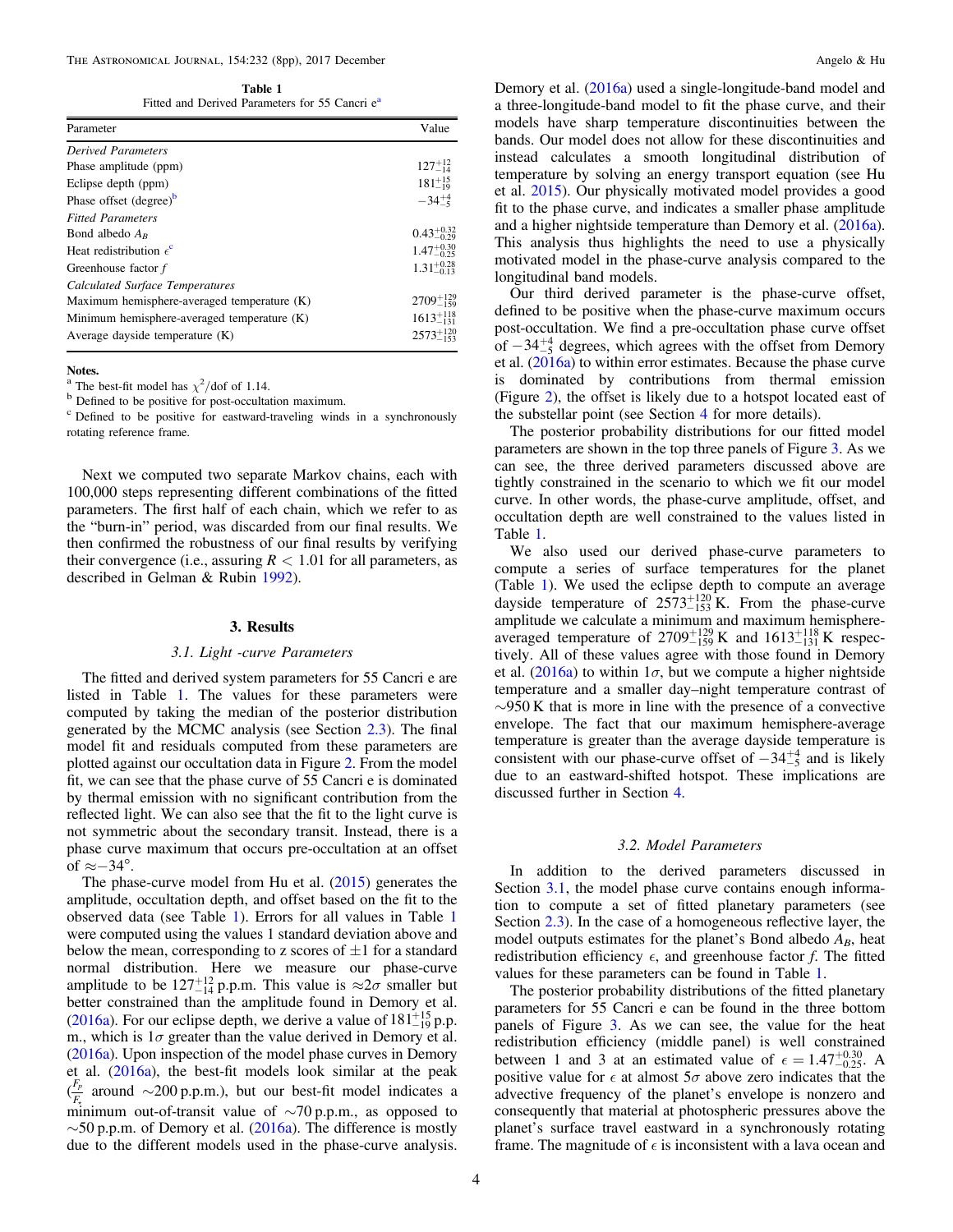<span id="page-4-0"></span>

Figure 2. Top panel shows the model fit to our phase curve plotted against photometric data from Figure [1](#page-2-0). The black curve represents the best-fit model phase curve, and the rest show flux contributions from thermal emission (red) and reflection (blue). The model fit is governed primarily by the planet's thermal emission and has an asymmetry due to an eastward-shifted hotspot. In the bottom panel, the residuals of the model fit are plotted for each of the photometric data points.

thus suggestive of a thick atmosphere. This scenario is discussed in more detail in Section 4.

As we can tell by inspection of Figure [3](#page-5-0), the Bond albedo and greenhouse factor do not have the same narrow distribution as  $\epsilon$ , and they are not constrained independently. The planet's Bond albedo  $A_B$  can take any value smaller than 0.9. Similarly, the atmospheric greenhouse factor  $f$  is typically closer to 1.2 but also takes essentially all of the allowed values between 1 and 2. The two parameters are correlated, as shown in Figure [4.](#page-5-0) This is due to the proportionality from Hu et al.  $(2015)$  $(2015)$  $(2015)$ , viz.

$$
T \propto f(1 - A_B)^{1/4},\tag{3}
$$

which our model uses to compute the temperature distribution on the planet's surface. As we can see from Equation ([2](#page-2-0)), raising  $f$  requires an additional increase in  $A_B$  for a given temperature and vice versa. This is in line with what we see in Figure [4](#page-5-0), where a lower  $A_B \approx 0.1$  corresponds to lower  $f \le 1.3$ and  $f$  slowly leveling off at 2 as  $A_B$  approaches 1. Additionally, the fact that  $f > 2$  corresponds to a forbidden Bond albedo greater than 1 further motivates our allowed ranges for f in our model fit of [1, 2].

The uncertainty in the planetary radius (8% in terms of  $(R_p/R<sub>\star</sub>)<sup>2</sup>$ ) has an impact on the derived temperatures, and thus the greenhouse factor  $f$ . We propagate this uncertainty by calculating the brightness temperatures corresponding to the  $1\sigma$ upper and the lower bounds of the planetary radius, and find that this would increase the uncertainty in the dayside and nightside temperatures by 50 K and 20 K respectively. This in turn causes the uncertainty in the greenhouse factor to increase

by 0.04, in addition to 0.28 as tabulated in Table [1.](#page-3-0) The uncertainty in the planetary radius thus has no impact on the general results.

## 4. Discussion

The model fit to our *Spitzer* light curve for 55 Cancri e is composed primarily of planetary thermal emission with a negligible contribution from reflected light of the host star. The fitted light curve also shows a pre-occultation phase shift of  $-34^{+40}_{-5}$ . Because the planetary light is dominated by thermal emission, we interpret this shift to be due to an eastward-shifted hotspot on the planet surface. This, in conjunction with our positive fitted value for heat redistribution efficiency  $\epsilon = 1.47^{+0.30}_{-0.25}$  and our divergent values for dayside and maximum temperatures, suggests eastward heat transport via advection in the planet's outer envelope.

Our fitted value for  $\epsilon$  indicates that the advective timescale is on the same order as the radiative timescale, and implies a thick atmosphere around 55 Cancri e. There are two possible planetary scenarios that determine the value of  $\tau_{\text{adv}}$ . The first is the scenario in which heat is primarily transported by currents in magma lakes. Kite et al.  $(2016)$  $(2016)$  $(2016)$  has estimated the speed of the magma currents driven by the day–night temperature contrast on hot, rocky exoplanets. Neglecting viscosity and inertia, the speed is controlled by the balance between the pressure gradient and the rotational force (i.e., geostrophic balance). The speed is found to be low  $(\sim 0.02 \text{ m s}^{-1})$ , requiring ∼10 years for heat to be transport from the dayside to the nightside. The slow transport is due to the very small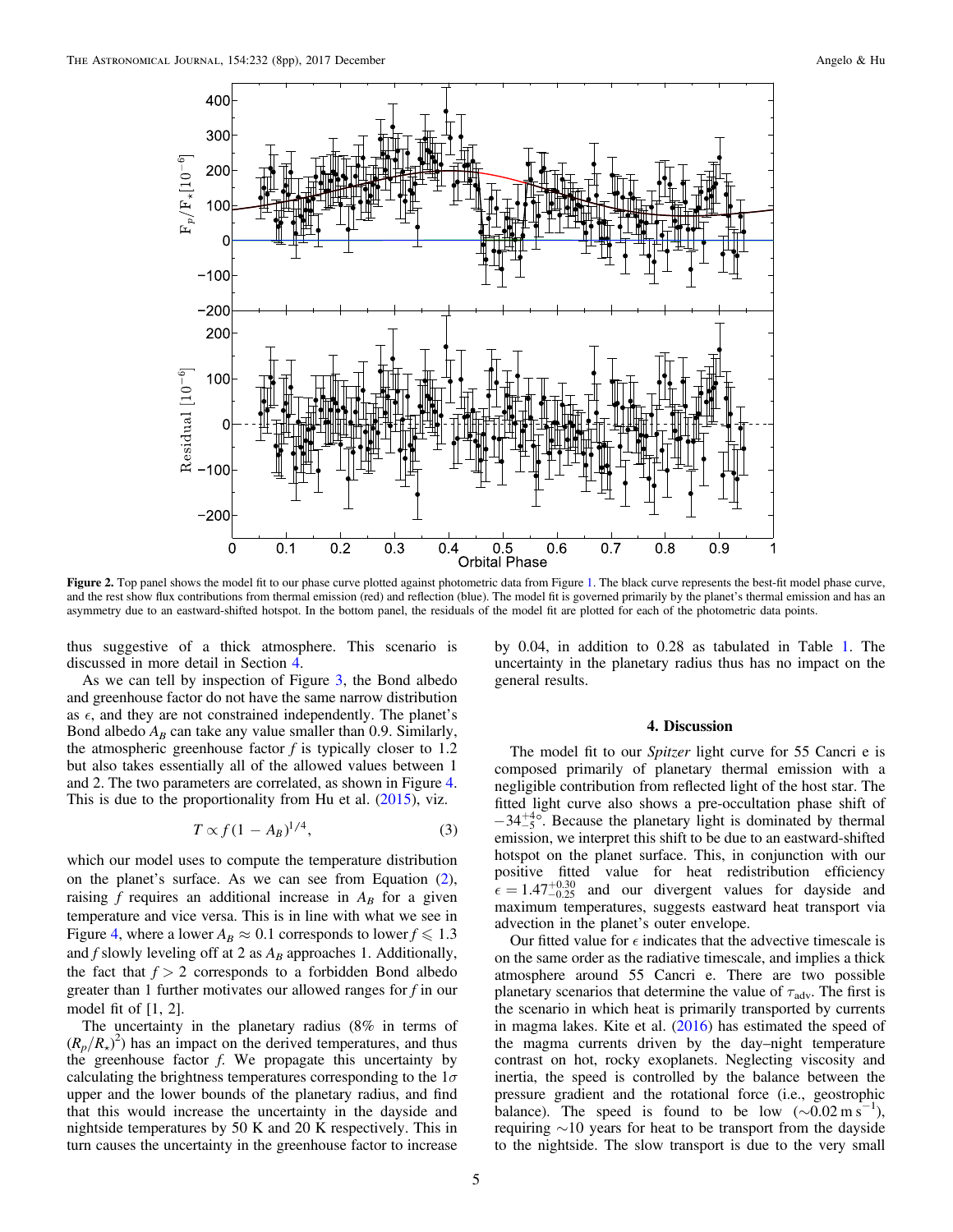<span id="page-5-0"></span>

Figure 3. Posterior probability distributions for the derived (top) and fitted (bottom) parameters from our MCMC phase-curve analysis are plotted for 55 Cancri e. Of the derived parameters, the phase offset of  $-34\frac{+4}{-5}$  (top right) is best constrained to within 13% while the eclipse depth and phase amplitude (top left and middle) are constrained to within  $\approx$ 10% their estimated values. For the fitted parameters, the heat redistribution efficiency  $\epsilon = 1.47^{+0.30}_{-0.25}$  has a relatively normal spread ranging in ≈20% while the bond albedo and greenhouse factor have less regular distributions.



**Figure 4.** Correlation between Bond albedo  $A_B$  and greenhouse factor f shows that larger greenhouse effect corresponds to a larger overall planet reflectivity. We see that smaller  $A_B \approx 0.5$  corresponds to little to no greenhouse affect at  $f \approx 1$ . Additionally, f quickly approaches 2 as  $A_B$  gets closer to 1, a nonphysical case for planet atmospheres.

expansivity of the magma, and then the very small density contrast, compared with an atmosphere. As such, this estimate is independent from the composition of the magma. With our  $\epsilon$ value in this case, the radiative timescale would need to be on the order of tens of years, far too long given a dayside temperature  $>2000$  K (Table [1](#page-3-0)). The phase curve thus disfavors the scenario in which heat on 55 Cancri e is transported primarily via lava lakes.

The second possible scenario is that heat is transported convection in a thick atmospheric envelope. In this case, the advective timescale  $\tau_{\text{adv}} = R_p/v_w$ . Using a planet radius of  $R_p = 1.91 R_{\oplus}$  and wind speed of 1000 m s<sup>-1</sup> typically obtained in GCMs for high-mean-molecular-weight atmospheres (e.g., Zhang  $&$  Showman  $2017$ ), we compute an advective timescale of  $\tau_{\text{adv}} \sim 3$  hr, suggesting that the radiative timescale would need to be on the order of hours, a much more plausible scenario than that of heat transport by lava lakes.

The radiative timescale of an atmosphere is related to the photospheric-level pressure P as

$$
\tau_{\text{rad}} = \epsilon \times \tau_{\text{adv}} = \frac{c_p P}{g \sigma T_0^3},\tag{4}
$$

where  $c_p$  is the specific heat capacity, g is the surface gravity,  $\sigma$ is the Stefan–Boltzmann constant, and  $T_0$  is the temperature of radiation for which we approximate the average dayside temperature (Table [1](#page-3-0)). We deduce from Equation (4) that the photosphere would need to be at a pressure of  $P \approx 1.4$  bar based on the measured value of  $\epsilon$ .

Is this photospheric pressure reasonable for the Spitzer observation in  $4-5 \mu m$ ? Table [2](#page-6-0) lists several hypothetical atmospheric scenarios and their opacities based on simple C-H-O-N-S molecules. The optical depth at 1.4 bar needs to be on the order of, or smaller than, unity in order to be consistent with the photospheric pressure. We see that  $H_2O$ - or  $CO_2$ -dominated atmospheres are not possible because of their strong absorption in this wavelength range. However, a CO- or  $N_2$ -dominated atmosphere is possible. If the atmosphere is made of  $N_2$ , it should also contain ~0.2% of H<sub>2</sub>O or 2% of CO<sub>2</sub> to cause the photosphere to be at 1.4 bar. Such abundances of  $H_2O$  or  $CO_2$ seem reasonable for an  $N_2$ -dominated atmosphere. We also note that an evaporation atmosphere in vapor equilibrium with the magma (made of Na,  $O_2$ , SiO, Mg, and Fe) would have a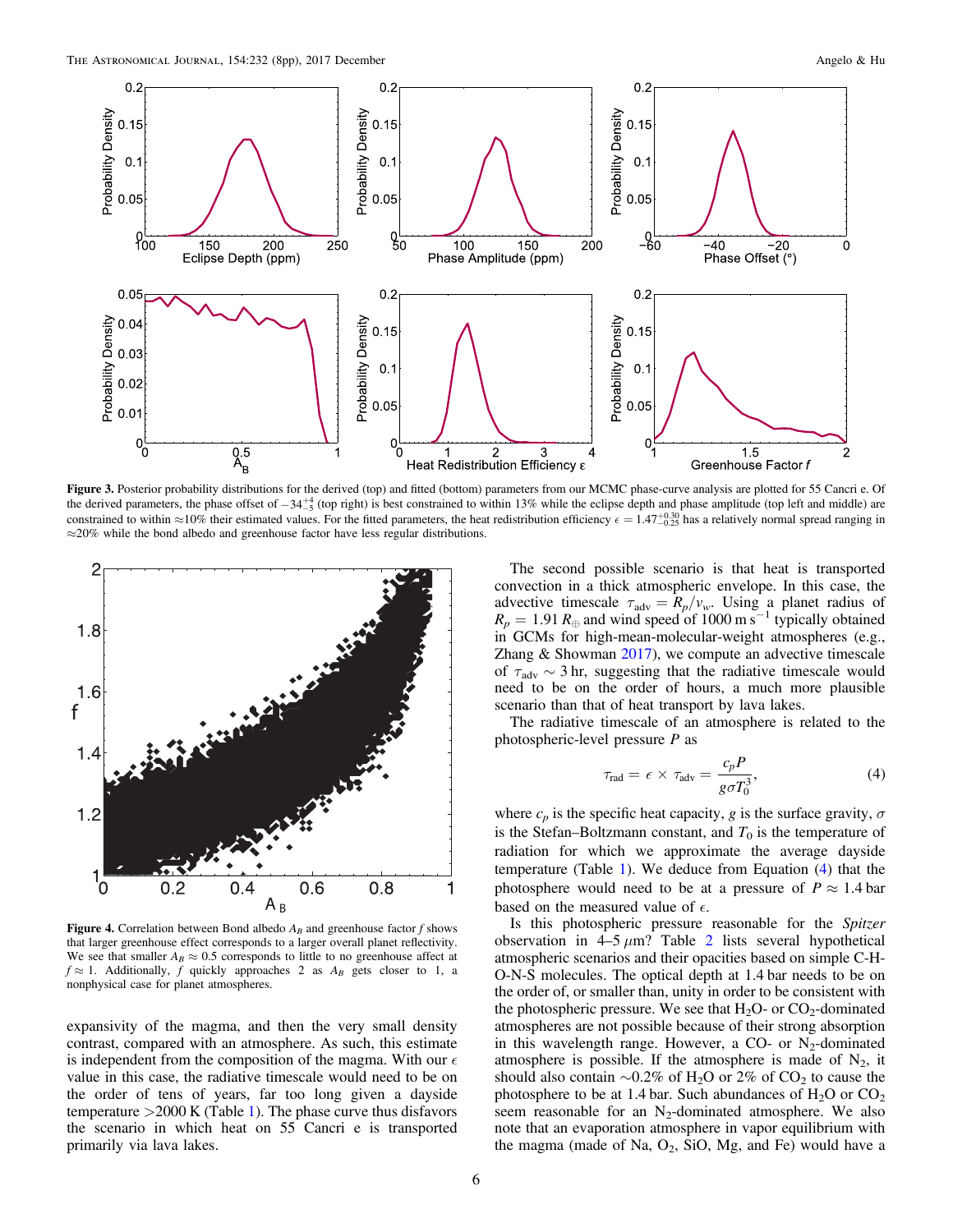<span id="page-6-0"></span>Table 2 Opacities of the Hypothetical Atmospheric Scenarios of 55 Cancri e

| Type of Atmosphere         | Source of Opacity | $\tau$ at 1.4 bar |
|----------------------------|-------------------|-------------------|
| H <sub>2</sub> O-dominated | H <sub>2</sub> O  | 450               |
| $N_2$ -dominated           | $N_2-N_2$ CIA     | 0.06              |
| $CO2$ -dominated           | CO <sub>2</sub>   | 38                |
| CO-dominated               | CO.               | 1.2               |
| $O2$ -dominated            | O <sub>3</sub>    | 0.8               |
|                            |                   |                   |

Note. The optical depth is the column-integrated opacity at 1.4 bar, averaged over the Spitzer IRAC 4.5  $\mu$ m bandpass. The opacities are adopted from the HITRAN 2012 and HITEMP 2010 databases (Rothman et al. 2010, 2013). The temperature is assumed to be 2000 K for simplicity. CIA stands for collisioninduced absorption. O<sub>3</sub> is assumed to be photochemically produced and is  $10^{-3}$ of the abundance of  $O_2$  (e.g., Hu et al. 2012).

total surface pressure of  $10^{-3} \sim 10^{-2}$  bar depending on the composition of the underlying magma (Schaefer & Fegley 2009). Such a tenuous vapor atmosphere cannot transport heat fast enough (e.g., Kite et al. 2016) and thus cannot explain the phase-curve features.

Therefore, the phase curve implies that, at Spitzer wavelengths around 4.5  $\mu$ m, we are able to see deep into the planet atmosphere. The atmosphere is clear in this band and cannot have dominated abundances of  $CO<sub>2</sub>$  or  $H<sub>2</sub>O$  that have strong absorption at the observed wavelengths (Table 2, also see Hu & Seager 2014). It remains possible that the planet is engulfed by a CO- or  $N_2$ -dominated envelope. Our analysis supports the case of an atmosphere around 55 Cancri e.

One might ask whether a CO- or  $N_2$ -dominated envelope on the planet 55 Cancri e is stable against intense irradiation that would drive atmospheric escape. Assuming energy-limited escape, Demory et al. (2016a) estimated that a total of 31 kbar worth of atmosphere would have been lost due to stellar irradiation if the planet has a substantial atmosphere. We stress, however, that this 31 kbar corresponds to only 0.5% of the mass of the planet, while it is not uncommon to find volatile content greater than 2% in building blocks of terrestrial planets (e.g., Elkins-Tanton & Seager 2008). The total escape was also likely an overestimate, because the energy-limited escape formula does not apply to the transonic escape regime at high irradiation, as is the case for 55 Cancri e (Johnson et al. 2013). In this regime, the escape flow has high kinetic energy, but the escape rate is low. Therefore, we suggest a CO- or  $N_2$ -dominated envelope as a plausible scenario for the planet 55 Cancri e.

### 5. Conclusion

We present an analysis of the infrared Spitzer phase curve for the super-Earth 55 Cancri e. We fit a theoretical light curve to the photometric time series taken at  $4.5 \mu m$  using physical models developed in Hu et al. (2015). With physically motivated models, our analysis of the phase curve of 55 Cancri e confirms and further constrains the eclipse depth and phase offset reported by Demory et al. (2016a) and estimates a smaller phase amplitude and higher nightside temperature than previously found.

The *Spitzer* phase curve for 55 Cancri e is dominated by thermal emission with a pre-occultation shift due to a hotspot located east of the substellar point. The planet's heat redistribution efficiency constrained by the phase curve  $\epsilon = 1.47^{+0.30}_{-0.25}$  requires that 55 Cancri e is shrouded by a thick

atmosphere that acts as a primary source of heat transport. This value corresponds to a photospheric pressure of 1.4 bar, consistent with a  $CO-$  or N<sub>2</sub>-dominated atmosphere, with minor abundances of  $H_2O$  or  $CO_2$ .

The Spitzer light curve used in both our analysis and Demory et al. (2016a) represents the first phase curve of a super-Earthsized exoplanet, reflecting recent progress in observing technology and methods. Our analysis of 55 Cancri e will be the first of many, and further observations of super-Earths in the coming years will set up a context in which our results can be further interpreted. Additionally, photometric observations of 55 Cancri e in other wavelengths may shed light and place further constraints on the planetary characteristics found in this paper. We therefore are optimistic that further research will illuminate the nature of 55 Cancri e's atmosphere and super-Earths alike.

We thank Brice-Olivier Demory for the reduced 55 Cancri e photometric data. This work uses observations taken by the Spitzer telescope operated by staff at the Jet Propulsion Laboratory, California Institute of Technology under a contract with NASA, where this research was carried out. Support for IA's work was provided by the Caltech Summer Undergraduate Research Fellowship (SURF) Program.

# ORCID iDs

Isabel Angelo [https:](https://orcid.org/0000-0002-9751-2664)//orcid.org/[0000-0002-9751-2664](https://orcid.org/0000-0002-9751-2664)

### References

- Armstrong, D. J., de Mooij, E., Barstow, J., et al. 2016, [NatAs](https://doi.org/10.1038/s41550-016-0004), [1, 0004](http://adsabs.harvard.edu/abs/2016NatAs...1E...4A)
- Baluev, R. V. 2015, [MNRAS](https://doi.org/10.1093/mnras/stu2150), [446, 1493](http://adsabs.harvard.edu/abs/2015MNRAS.446.1493B)
- Cowan, N. B., & Agol, E. 2011, [ApJ,](https://doi.org/10.1088/0004-637X/726/2/82) [726, 82](http://adsabs.harvard.edu/abs/2011ApJ...726...82C)
- Cowan, N. B., Machalek, P., Croll, B., et al. 2012, [ApJ,](https://doi.org/10.1088/0004-637X/747/1/82) [747, 82](http://adsabs.harvard.edu/abs/2012ApJ...747...82C)
- Crossfield, I. J. M. 2012, [A&A](https://doi.org/10.1051/0004-6361/201219826), [545, A97](http://adsabs.harvard.edu/abs/2012A&A...545A..97C)
- Demory, B.-O., de Wit, J., Lewis, N., et al. 2013, [ApJL](https://doi.org/10.1088/2041-8205/776/2/L25), [776, L25](http://adsabs.harvard.edu/abs/2013ApJ...776L..25D)
- Demory, B.-O., Gillon, M., de Wit, J., et al. 2016a, [Natur](https://doi.org/10.1038/nature17169), [532, 207](http://adsabs.harvard.edu/abs/2016Natur.532..207D)
- Demory, B.-O., Gillon, M., Deming, D., et al. 2011, [A&A,](https://doi.org/10.1051/0004-6361/201117178) [533, A114](http://adsabs.harvard.edu/abs/2011A&A...533A.114D)
- Demory, B.-O., Gillon, M., Madhusudhan, N., & Queloz, D. 2016b, [MNRAS](https://doi.org/10.1093/mnras/stv2239)[,](http://adsabs.harvard.edu/abs/2016MNRAS.455.2018D) [455, 2018](http://adsabs.harvard.edu/abs/2016MNRAS.455.2018D)
- Ehrenreich, D., Bourrier, V., Bonfils, X., et al. 2012, [A&A,](https://doi.org/10.1051/0004-6361/201219981) [547, A18](http://adsabs.harvard.edu/abs/2012A&A...547A..18E)
- Elkins-Tanton, L. T., & Seager, S. 2008, [ApJ,](https://doi.org/10.1086/591433) [685, 1237](http://adsabs.harvard.edu/abs/2008ApJ...685.1237E)
- Esteves, L. J., De Mooij, E. J. W., & Jayawardhana, R. 2013, [ApJ,](https://doi.org/10.1088/0004-637X/772/1/51) [772, 51](http://adsabs.harvard.edu/abs/2013ApJ...772...51E)
- Esteves, L. J., De Mooij, E. J. W., & Jayawardhana, R. 2015, [ApJ,](https://doi.org/10.1088/0004-637X/804/2/150) [804, 150](http://adsabs.harvard.edu/abs/2015ApJ...804..150E)
- Esteves, L. J., de Mooij, E. J. W., Jayawardhana, R., Watson, C., & de Kok, R. 2017, [AJ](https://doi.org/10.3847/1538-3881/aa7133), [153, 268](http://adsabs.harvard.edu/abs/2017AJ....153..268E)
- Gelman, A., & Rubin, D. B. 1992, [StaSc,](https://doi.org/10.1214/ss/1177011136) [7, 457](http://adsabs.harvard.edu/abs/1992StaSc...7..457G)
- Hu, R., Demory, B.-O., Seager, S., Lewis, N., & Showman, A. P. 2015, [ApJ](https://doi.org/10.1088/0004-637X/802/1/51)[,](http://adsabs.harvard.edu/abs/2015ApJ...802...51H) [802, 51](http://adsabs.harvard.edu/abs/2015ApJ...802...51H)
- Hu, R., & Seager, S. 2014, [ApJ,](https://doi.org/10.1088/0004-637X/784/1/63) [784, 63](http://adsabs.harvard.edu/abs/2014ApJ...784...63H)
- Hu, R., Seager, S., & Bains, W. 2012, [ApJ](https://doi.org/10.1088/0004-637X/761/2/166), [761, 166](http://adsabs.harvard.edu/abs/2012ApJ...761..166H)
- Johnson, R. E., Volkov, A. N., & Erwin, J. T. 2013, [ApJL](https://doi.org/10.1088/2041-8205/768/1/L4), [768, L4](http://adsabs.harvard.edu/abs/2013ApJ...768L...4J)
- Kipping, D. M. 2010, [MNRAS](https://doi.org/10.1111/j.1365-2966.2010.17242.x), [408, 1758](http://adsabs.harvard.edu/abs/2010MNRAS.408.1758K)
- Kite, E. S., Fegley, B., Jr., Schaefer, L., & Gaidos, E. 2016, [ApJ](https://doi.org/10.3847/0004-637X/828/2/80), [828, 80](http://adsabs.harvard.edu/abs/2016ApJ...828...80K)
- Knutson, H. A., Charbonneau, D., Allen, L. E., et al. 2007, [Natur,](https://doi.org/10.1038/nature05782) [447, 183](http://adsabs.harvard.edu/abs/2007Natur.447..183K)
- Knutson, H. A., Lewis, N., Fortney, J. J., et al. 2012, [ApJ](https://doi.org/10.1088/0004-637X/754/1/22), [754, 22](http://adsabs.harvard.edu/abs/2012ApJ...754...22K)
- Lewis, N. K., Parmentier, V., Kataria, T., et al. 2017, AJ, submitted, arXiv:[1706.00466](http://arxiv.org/abs/1706.00466)
- Madhusudhan, N., Lee, K. K. M., & Mousis, O. 2012, [ApJL](https://doi.org/10.1088/2041-8205/759/2/L40), [759, L40](http://adsabs.harvard.edu/abs/2012ApJ...759L..40M)
- Mandel, K., & Agol, E. 2002, [ApJL](https://doi.org/10.1086/345520), [580, L171](http://adsabs.harvard.edu/abs/2002ApJ...580L.171M)
- Parmentier, V., Fortney, J. J., Showman, A. P., Morley, C., & Marley, M. S. 2016, [ApJ](https://doi.org/10.3847/0004-637X/828/1/22), [828, 22](http://adsabs.harvard.edu/abs/2016ApJ...828...22P)
- Rauer, H., Aerts, C., Cabrera, J. & PLATO Team 2016, [AN](https://doi.org/10.1002/asna.201612408), [337, 961](http://adsabs.harvard.edu/abs/2016AN....337..961R)
- Ricker, G. R., Vanderspek, R., Winn, J., et al. 2016, [Proc. SPIE,](https://doi.org/10.1117/12.2232071) [9904, 99042B](http://adsabs.harvard.edu/abs/2016SPIE.9904E..2BR)
- Rothman, L., Gordon, I., Barber, R., et al. 2010, [JQSRT,](https://doi.org/10.1016/j.jqsrt.2010.05.001) [111, 2139](http://adsabs.harvard.edu/abs/2010JQSRT.111.2139R)
- Rothman, L. S., Gordon, I. E., Babikov, Y., et al. 2013, [JQSRT](https://doi.org/10.1016/j.jqsrt.2013.07.002), [130, 4](http://adsabs.harvard.edu/abs/2013JQSRT.130....4R)
- Schaefer, L., & Fegley, B. 2009, [ApJL,](https://doi.org/10.1088/0004-637X/703/2/L113) [703, L113](http://adsabs.harvard.edu/abs/2009ApJ...703L.113S)
- Shkolnik, E., Bohlender, D. A., Walker, G. A. H., & Collier Cameron, A. 2008, [ApJ,](https://doi.org/10.1086/527351) [676, 628](http://adsabs.harvard.edu/abs/2008ApJ...676..628S)
- Shporer, A. 2017, [PASP](https://doi.org/10.1088/1538-3873/aa7112), [129, 072001](http://adsabs.harvard.edu/abs/2017PASP..129g2001S)

Shporer, A., & Hu, R. 2015, [AJ](https://doi.org/10.1088/0004-6256/150/4/112), [150, 112](http://adsabs.harvard.edu/abs/2015AJ....150..112S)